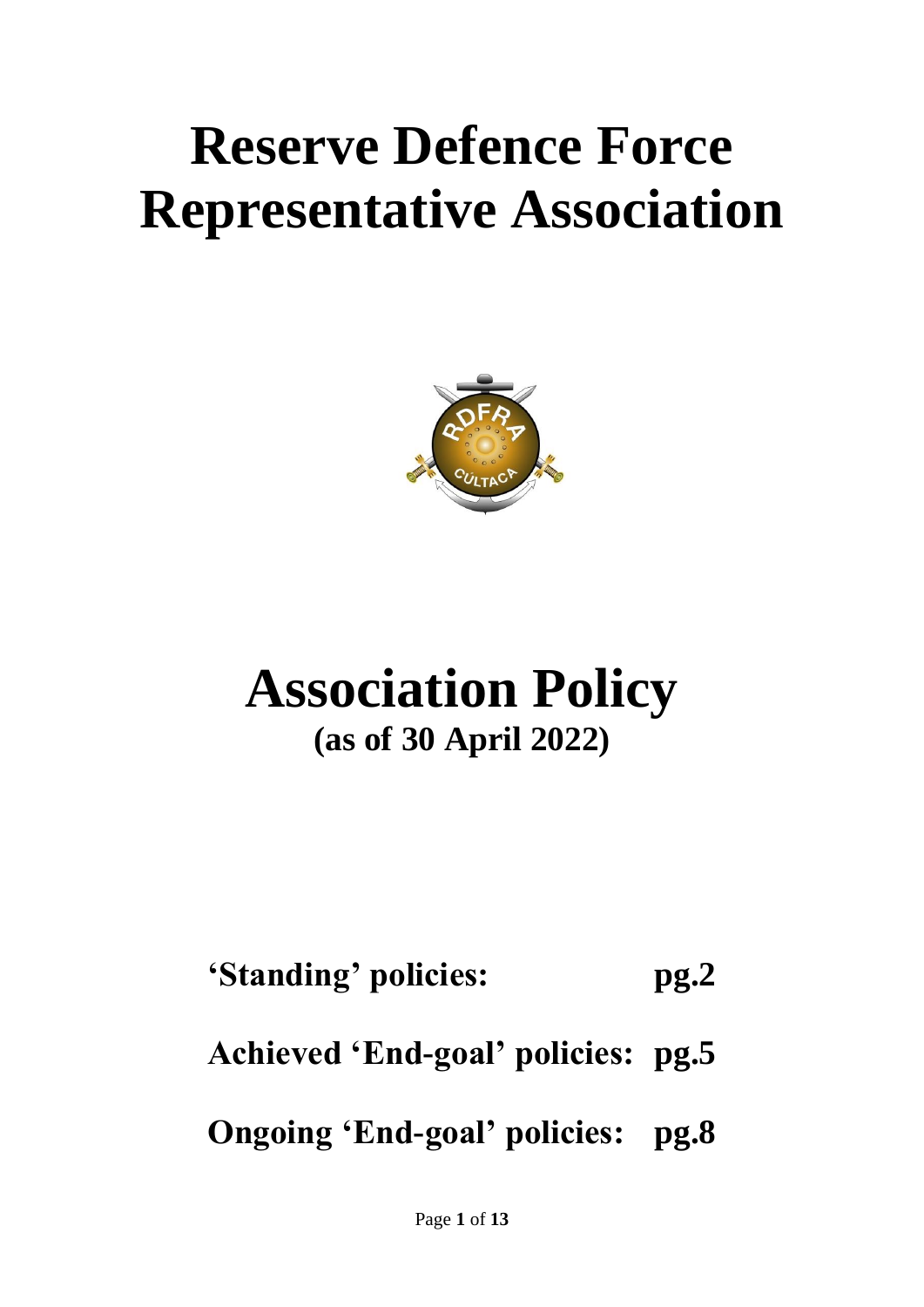#### **'Standing' policies:**

| <b>Personnel (Recruitment)</b>                                            |                              |
|---------------------------------------------------------------------------|------------------------------|
| <b>Policy</b>                                                             | Conference at which ratified |
| Adequate IT resources and equipment should be made                        | 30 April 2022                |
| available to all units and sub-units in order to assist RLOs              |                              |
| with recruitment activities.                                              |                              |
| RDF recruitment should actively target specialists, and not   19 May 2018 |                              |
| just candidates for general service recruitment.                          |                              |
| (This is recommended by CoDF report)                                      |                              |
| The RDF recruitment process should be constantly reviewed   19 May 2018   |                              |
| to streamline, improve and speed up the process.                          |                              |
| (This is recommended by CoDF report)                                      |                              |

| <b>Personnel (Promotions)</b>                                |                              |
|--------------------------------------------------------------|------------------------------|
| <b>Policy</b>                                                | Conference at which ratified |
| In the event of the creation of specialist appointments at   | 22 May 2021                  |
| officer or NCO rank, these appointments should be open to    |                              |
| application by existing Privates or NCOs who meet the        |                              |
| required qualifications and experience, through an open and  |                              |
| fair process, and their experience should be taken into      |                              |
| account.                                                     |                              |
| (This is recommended by CoDF report)                         |                              |
| All RDF officers and snr $NCOs$ – who have not completed     | 19 May 2018; updated 22      |
| their minimum number of training hours in a calendar year,   | May 2021                     |
| as per DFR $R5$ – should be immediately posted / gazetted to |                              |
| the non-effective strength to create promotion opportunities |                              |
| for active pers.                                             |                              |
| Cpl-to-Sgt / LS-to-PO promotions should be immediately       | 19 May 2018                  |
| initiated where vacancies exist.                             |                              |
| A more proactive process of posting genuine non-attenders    | 19 May 2018                  |
| to the non-effective list should come into force.            |                              |

| <b>Personnel (Other Matters)</b>                                        |                              |
|-------------------------------------------------------------------------|------------------------------|
| <b>Policy</b>                                                           | Conference at which ratified |
| Prior enlisted service should be recognised when a member   19 May 2018 |                              |
| of the RDF is commissioned as an officer. As it stands, a               |                              |
| new file is opened for RDF officers and prior service does              |                              |
| not appear on Officers' AF108s.                                         |                              |

| <b>Logistics</b>                                                    |                              |
|---------------------------------------------------------------------|------------------------------|
| <b>Policy</b>                                                       | Conference at which ratified |
| All applications from RDF members for new/replacement   19 May 2018 |                              |
| clothing should be processed in a timely fashion by the             |                              |
| relevant logistics staff.                                           |                              |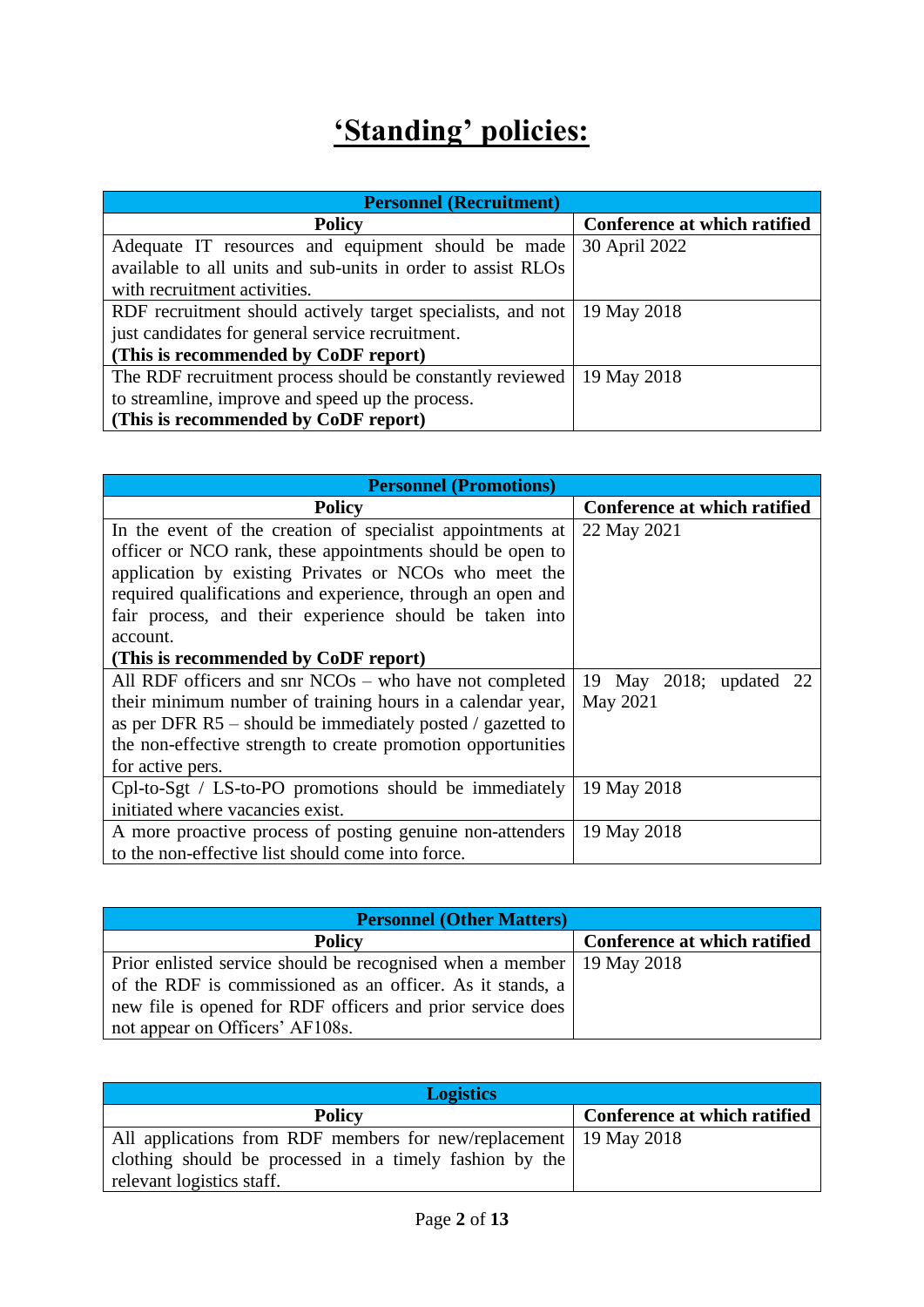| <b>Courses/Training</b>                                                                                                     |                              |
|-----------------------------------------------------------------------------------------------------------------------------|------------------------------|
| <b>Policy</b>                                                                                                               | Conference at which ratified |
| Notification of all courses for reservists should be listed on                                                              | 30 April 2022                |
| the Members Section of military.ie in order to better                                                                       |                              |
| disseminate information and maximise applications.                                                                          |                              |
| There should be a minimum notice period for training,                                                                       | 30 April 2022                |
| courses and taskings within units and this should relate to                                                                 |                              |
| the length of the commitment required (e.g., 1 week's notice                                                                |                              |
| for a 1-2 day event or 4 weeks' notice for longer periods) to                                                               |                              |
| facilitate reservists booking leave from work.                                                                              |                              |
| RDFRA shall pursues a policy that places are made                                                                           | 30 April 2022                |
| available on all 1 Bde RDF and 2 Bde RDF courses to the                                                                     |                              |
| DFTC and NSR due to the size of the DFTC and NSR not                                                                        |                              |
| offering the same opportunities.                                                                                            |                              |
| In order to ensure all administration for students on a course                                                              | 30 April 2022                |
| is correct, students should be detached from their home units                                                               |                              |
| for each training date of a course and re-attached back to                                                                  |                              |
| their home units in between course dates.                                                                                   |                              |
| RDFRA will engage with the Military Authorities to ensure                                                                   | 30 April 2022                |
| that RDF courses will comprise relevant sub-qualifications,                                                                 |                              |
| e.g., PMS with a Senior NCO Course or MIF with a                                                                            |                              |
| <b>Quartermaster Course.</b>                                                                                                |                              |
| JIs should include firm dates and confirmation of whether                                                                   | 22 May 2021                  |
| all dates are paid or not.                                                                                                  |                              |
| The calling notices/joining instructions for all courses,                                                                   | 22 May 2021                  |
| training or exercises – that are open to application from all                                                               |                              |
| units/sub-units within a Formation – should be forwarded                                                                    |                              |
| directly from the RDF G7 Staff Officer to RDF Staff                                                                         |                              |
| Officers in each unit/sub-unit for their situational awareness.                                                             |                              |
| Inter-unit training should be promoted and encouraged.                                                                      | 22 May 2021                  |
| (This is recommended by CoDF report)                                                                                        |                              |
| Reserve units/sub-units should be efficiently and promptly                                                                  | 19 May 2018                  |
| provided with all calling notices for courses run throughout<br>their respective formations, thereby allowing reservists to |                              |
|                                                                                                                             |                              |
| apply for driving courses, medical courses, etc.<br>All periods of fulltime training and all courses, when                  | 19 May 2018                  |
| announced, should confirm at the calling notice stage that                                                                  |                              |
| accommodation will be provided.                                                                                             |                              |
| Suitable courses should be modularised to make them as                                                                      | 19 May 2018                  |
| RDF-friendly as possible, e.g. elements run over training                                                                   |                              |
| nights and/or weekends.                                                                                                     |                              |
| (This is recommended by CoDF report)                                                                                        |                              |
|                                                                                                                             |                              |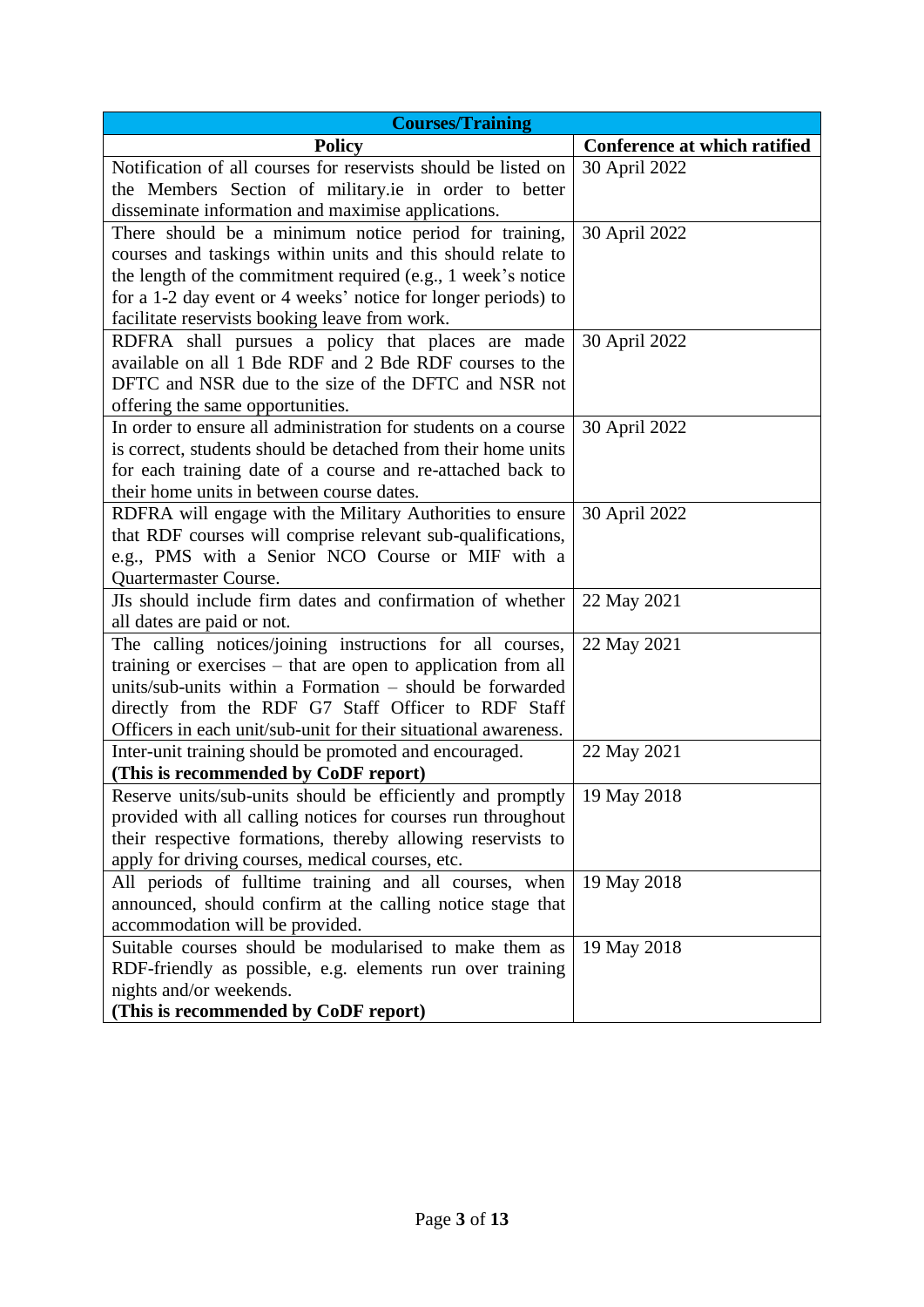| <b>Recognition of Qualifications</b>                                                        |                              |
|---------------------------------------------------------------------------------------------|------------------------------|
| <b>Policy</b>                                                                               | Conference at which ratified |
| RDF civilian qualifications and skills – from a recognised, $\vert$ 19 May 2018; updated 22 |                              |
| national or international awarding body – should be fully $\vert$ May 2021                  |                              |
| recognised by the Defence Forces and utilised in support to                                 |                              |
| RDF and PDF when needed.                                                                    |                              |
| (This is recommended by CoDF report)                                                        |                              |

| <b>Legislation</b> |                                     |
|--------------------|-------------------------------------|
| <b>Policy</b>      | <b>Conference at which ratified</b> |
|                    |                                     |

| <b>Regulations</b> |                              |
|--------------------|------------------------------|
| <b>Policy</b>      | Conference at which ratified |
|                    |                              |

| <b>Financial</b> |                              |
|------------------|------------------------------|
| <b>Policy</b>    | Conference at which ratified |
|                  |                              |

| <b>Employer Engagement</b>                                       |                              |
|------------------------------------------------------------------|------------------------------|
| <b>Policy</b>                                                    | Conference at which ratified |
| The RDF Employers' Handbook should be revisited, and 22 May 2021 |                              |
| civilian trade unions and leading business groups should be      |                              |
| consulted to find out their needs and requirements to enable     |                              |
| overseas deployments.                                            |                              |

| <b>Medical</b>                                                     |                              |
|--------------------------------------------------------------------|------------------------------|
| <b>Policy</b>                                                      | Conference at which ratified |
| The process of obtaining an AF14c GP medical should be 22 May 2021 |                              |
| simplified, from an administrative perspective, to allow           |                              |
| greater efficiency of processing.                                  |                              |

| <b>RDFRA</b> association procedure |                              |
|------------------------------------|------------------------------|
| <b>Policy</b>                      | Conference at which ratified |
|                                    |                              |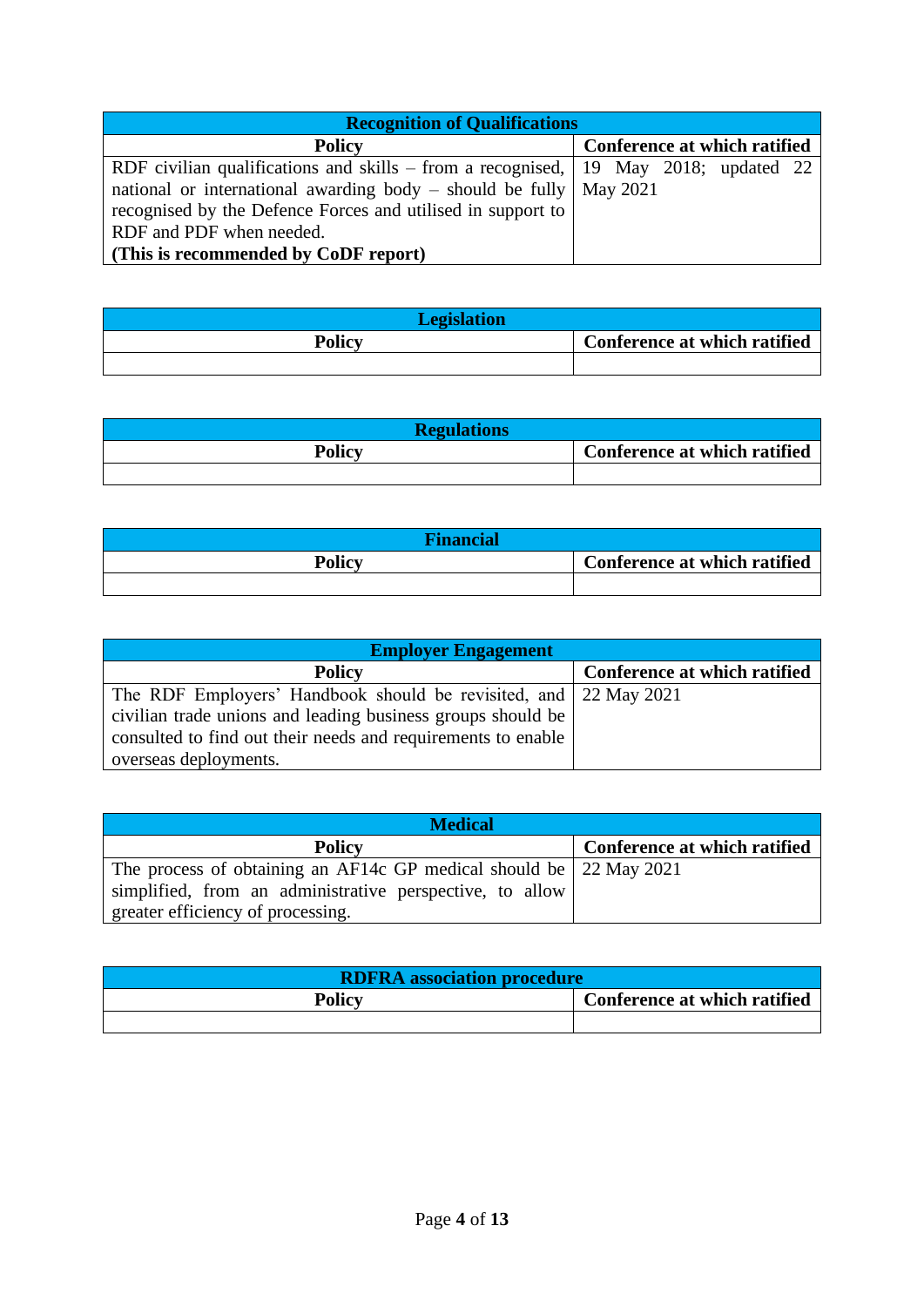#### **Achieved 'End-goal' policies:**

| <b>Personnel (Recruitment)</b>                                  |                              |
|-----------------------------------------------------------------|------------------------------|
| <b>Policy</b>                                                   | Conference at which ratified |
| Upon receipt of an application to join the RDF, applicants      | 22 May 2021                  |
| should receive notification of fitness test/interview and       |                              |
| medical testing dates, as well as the timeframe in which        |                              |
| security vetting will be completed and medical testing          |                              |
| results will be returned.                                       |                              |
| Upon receipt of an application to join the RDF, the             | 22 May 2021                  |
| Formation Recruitment office should forward each                |                              |
| applicant's contact details to the relevant unit/sub-unit for   |                              |
| the attention of the local Recruit Liaison Officer (RLO).       |                              |
| An applicant's GP letter should be used for initial entry until | 22 May 2021                  |
| the issues with medical appointments are resolved.              |                              |
| (Rendered obsolete by new recruitment system)                   |                              |
| Army Reserve and Naval Service Reserve cells should be          | 22 May 2021                  |
| established to assist with Reserve recruitment at Formation     |                              |
| level (22 May 2021 conference).                                 |                              |
| Direct entry candidates for the RDF<br>should<br>be             | 19 May 2018                  |
| commissioned at the same rank as a corresponding PDF            |                              |
| direct entry officer. Such commissions should be remedied       |                              |
| retrospectively if implemented.                                 |                              |
| NSR eyesight induction standards should be in line with the     | 19 May 2018                  |
| PDF.                                                            |                              |
| The online RDF recruitment application form should be           | 19 May 2018                  |
| amended to allow for the selection of corps unit, in locations  |                              |
| where more than one $(1)$ RDF unit is based.                    |                              |

| <b>Personnel (Promotions)</b> |                              |
|-------------------------------|------------------------------|
| <b>Policy</b>                 | Conference at which ratified |
|                               |                              |

| <b>Personnel (Other Matters)</b> |                              |
|----------------------------------|------------------------------|
| <b>Policy</b>                    | Conference at which ratified |
|                                  |                              |

| <b>Logistics</b> |                              |
|------------------|------------------------------|
| <b>Policy</b>    | Conference at which ratified |
|                  |                              |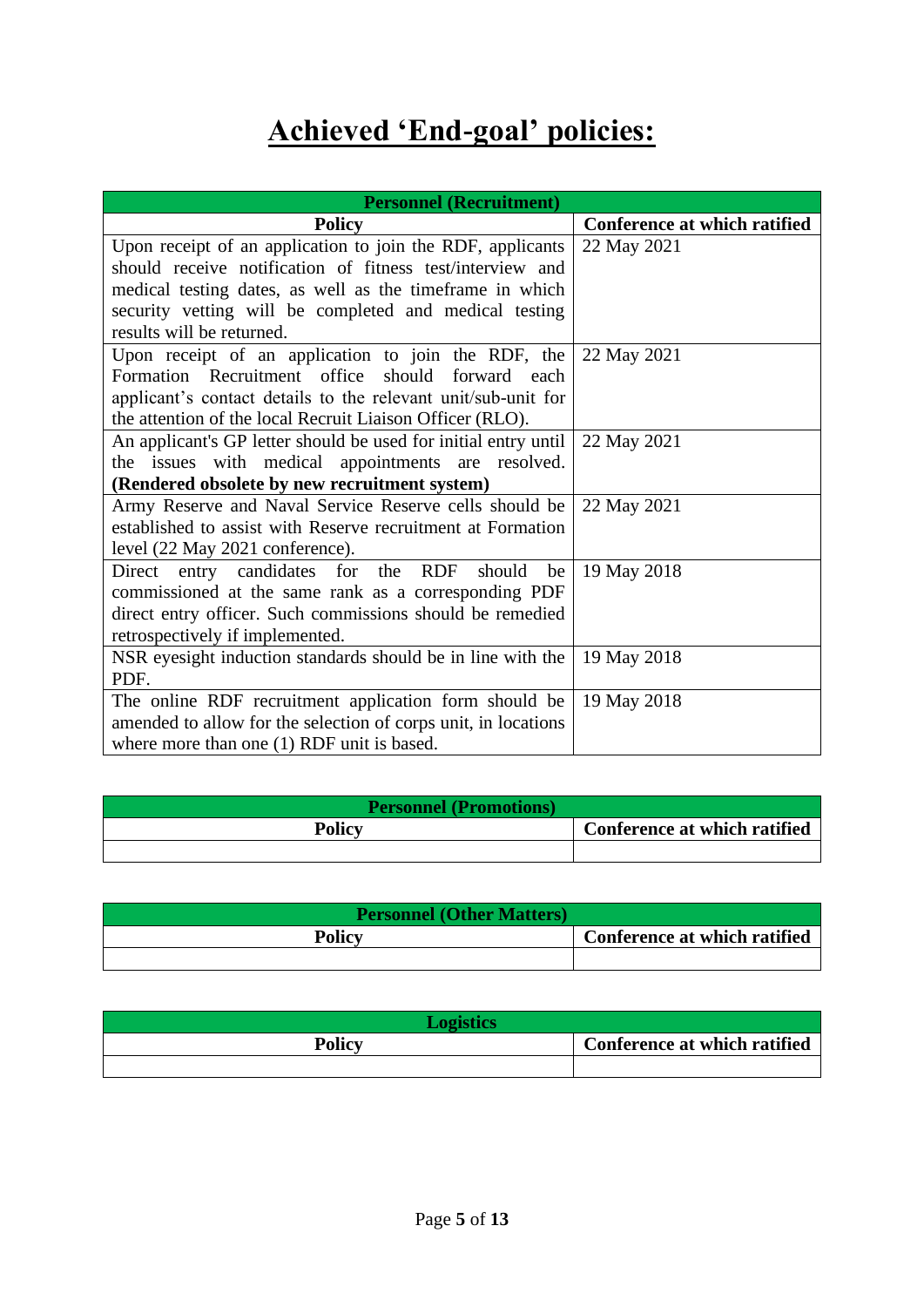| <b>Courses/Training</b>                                      |                              |
|--------------------------------------------------------------|------------------------------|
| <b>Policy</b>                                                | Conference at which ratified |
| RDFRA should seek to change relevant syllabi to allow        | 22 May 2021                  |
| Recruit Course weekends to be paid.                          |                              |
| Standard and Senior NCO* courses should commence             | 22 May 2021                  |
| without further delay following adequate notice.             |                              |
| (*Course on ATED for 2024)                                   |                              |
| Reservists should be allowed to use DF gym facilities on the | 19 May 2018                  |
| same basis as PDF personnel.                                 |                              |
| A new Army Reserve Potential Officers course should be       | 19 May 2018                  |
| initiated immediately.                                       |                              |

| <b>Recognition of Qualifications</b> |                              |
|--------------------------------------|------------------------------|
| <b>Policy</b>                        | Conference at which ratified |
|                                      |                              |

| <b>Legislation</b>                                                    |                              |
|-----------------------------------------------------------------------|------------------------------|
| <b>Policy</b>                                                         | Conference at which ratified |
| RDFRA should seek to remove legislative restrictions on               | 22 May 2021                  |
| RDF personnel serving outside of the State.                           |                              |
| RDFRA should engage with the Military Authorities and the 19 May 2018 |                              |
| Department of Defence to implement Section 8.5.5                      |                              |
| (Opportunities for Paid Service) of the White Paper on                |                              |
| Defence (2015) to enable RDF members, whose personal                  |                              |
| circumstances allow them, to undertake operational duties,            |                              |
| at home and overseas.                                                 |                              |

| <b>Regulations</b> |                              |
|--------------------|------------------------------|
| <b>Policy</b>      | Conference at which ratified |
|                    |                              |

| <b>Financial</b>                                       |                              |
|--------------------------------------------------------|------------------------------|
| <b>Policy</b>                                          | Conference at which ratified |
| The 10% pay cut imposed on the RDF should be reversed. | 19 May 2018                  |

| <b>Employer Engagement</b>                                     |                              |
|----------------------------------------------------------------|------------------------------|
| <b>Policy</b>                                                  | Conference at which ratified |
| The RDF Employers Handbook should be published and 19 May 2018 |                              |
| distributed promptly.                                          |                              |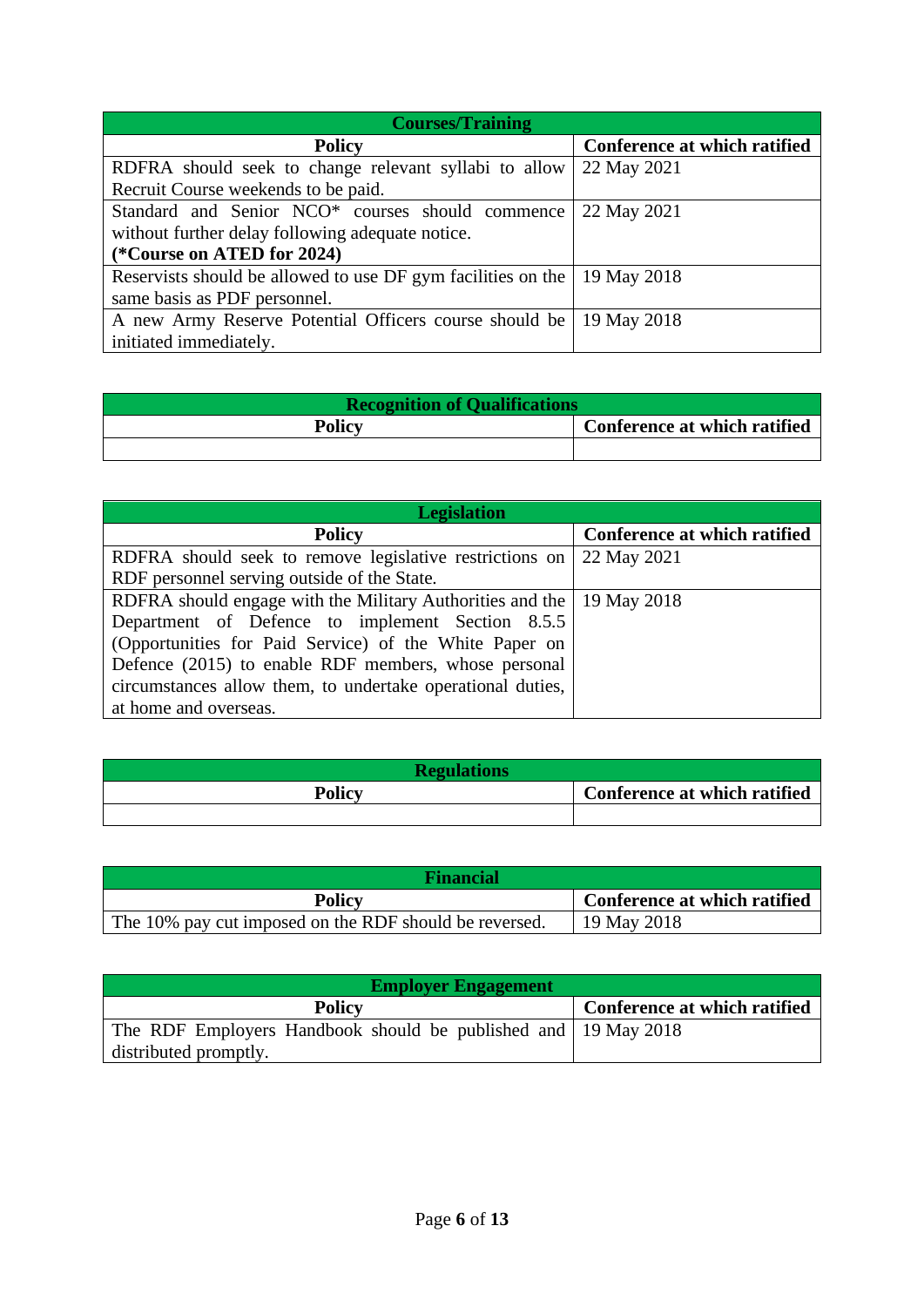| <b>Medical</b> |                              |
|----------------|------------------------------|
| <b>Policy</b>  | Conference at which ratified |
|                |                              |

| <b>RDFRA</b> association procedure                                             |                              |
|--------------------------------------------------------------------------------|------------------------------|
| <b>Policy</b>                                                                  | Conference at which ratified |
| The draft/new RDFRA Constitution – approved in principle $\vert$ 30 April 2022 |                              |
| by the delegates at the reconvened 2021 ADC (28 Nov                            |                              |
| 2021), and recently approved by the Minister for Defence $-$                   |                              |
| shall be formally adopted as the RDFRA Constitution.                           |                              |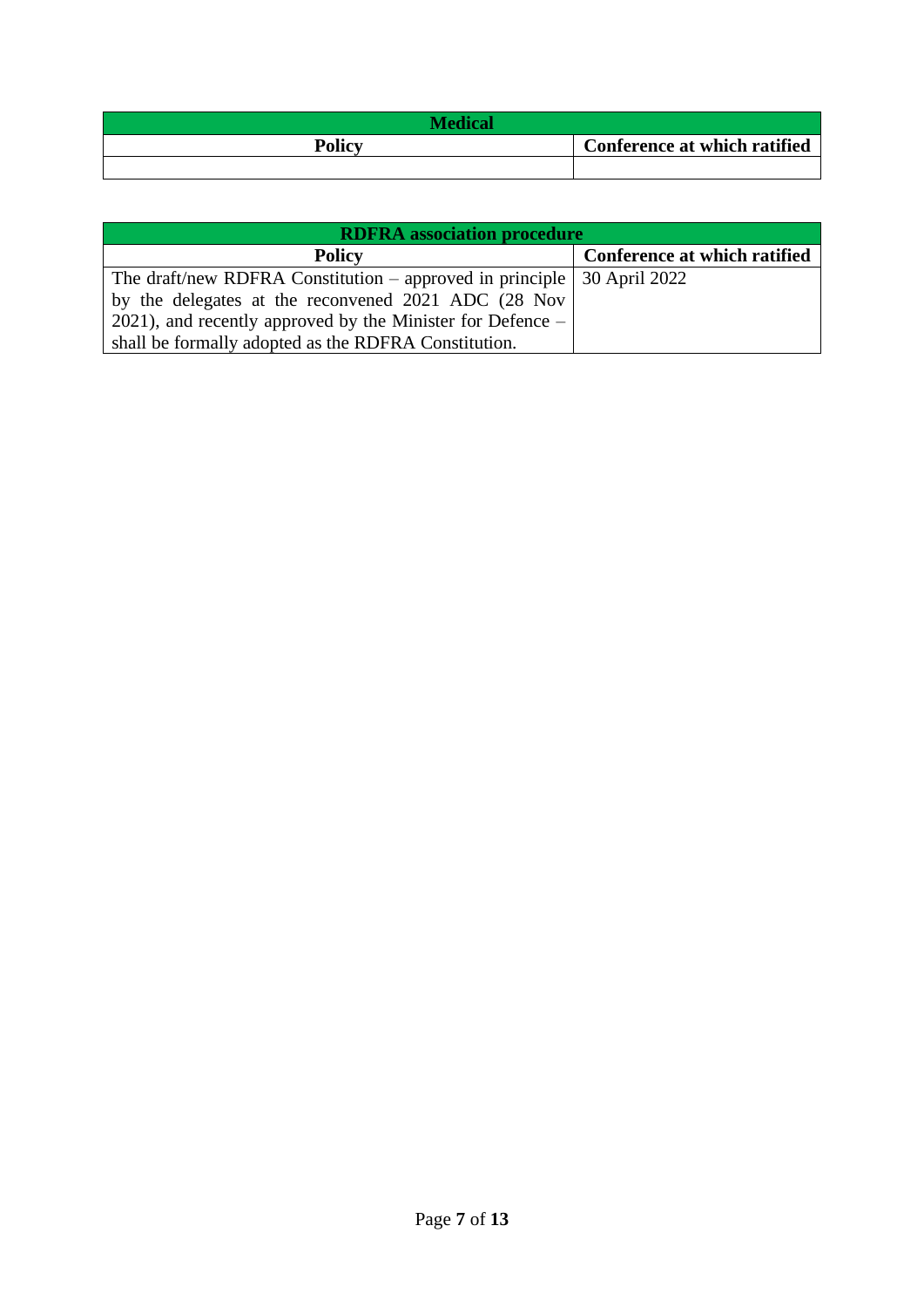#### **Ongoing 'End-goal' policies:**

| <b>Personnel (Recruitment)</b>                                  |                              |
|-----------------------------------------------------------------|------------------------------|
| <b>Policy</b>                                                   | Conference at which ratified |
| The reserve joining age limit should be raised to 45,           | 30 April 2022                |
| especially for individuals with specialised skills.             |                              |
| (This is recommended by CoDF report)                            |                              |
| Age-specific entrance fitness standards should be introduced    | 30 April 2022                |
| for all RDF applicants, and appropriate fitness standards       |                              |
| should be introduced for all direct-entry specialist            |                              |
| applicants.                                                     |                              |
| (This is recommended by CoDF report)                            |                              |
| All aspects of medical testing for RDF recruitment              | 22 May 2021                  |
| applicants should be made available on weekends.                |                              |
| Alternative routes into the RDF for specialists, i.e. medical,  | 19 May 2018                  |
| IT, engineering specialists, etc., should be created. Such pers |                              |
| should not have to complete the standard recruit training       |                              |
| programme, and should enter the RDF at a rank appropriate       |                              |
| to their qualifications.                                        |                              |
| (This is recommended by CoDF report)                            |                              |

| <b>Personnel (Promotions)</b>                              |                              |
|------------------------------------------------------------|------------------------------|
| <b>Policy</b>                                              | Conference at which ratified |
| RDFRA should seek to ensure that direct entries for NSR    | 22 May 2021                  |
| technical officer appointments will be commissioned at the |                              |
| rank of Lt (NSR).                                          |                              |
| All Snr NCOs who complete a Potential Officers course      | 19 May 2018                  |
| should be commissioned as a Capt (AR) or Lt (NSR), as per  |                              |
| the PDF.                                                   |                              |

| <b>Personnel (Other Matters)</b>                             |                              |
|--------------------------------------------------------------|------------------------------|
| <b>Policy</b>                                                | Conference at which ratified |
| Army Reserve and Naval Service Reserve cells should be       | 22 May 2021                  |
| established to assist with Reserve pay at Formation level.   |                              |
| RDFRA should seek to have a formal means<br>to               | 22 May 2021                  |
| communicate with personnel leaving the RDF as a retention    |                              |
| measure.                                                     |                              |
| When the RDF skills survey White Paper project is            | 22 May 2021                  |
| completed, an up-to-date skills survey should take place     |                              |
| among effective personnel to identify useful skills and an   |                              |
| active database established with this information. Each      |                              |
| person's qualifications/skills sets should be recorded on    |                              |
| PMS by linking civilian qualifications to military skills    |                              |
| codes, or via the implementation of civilian skills codes on |                              |
| PMS.                                                         |                              |
| (This is recommended by CoDF report)                         |                              |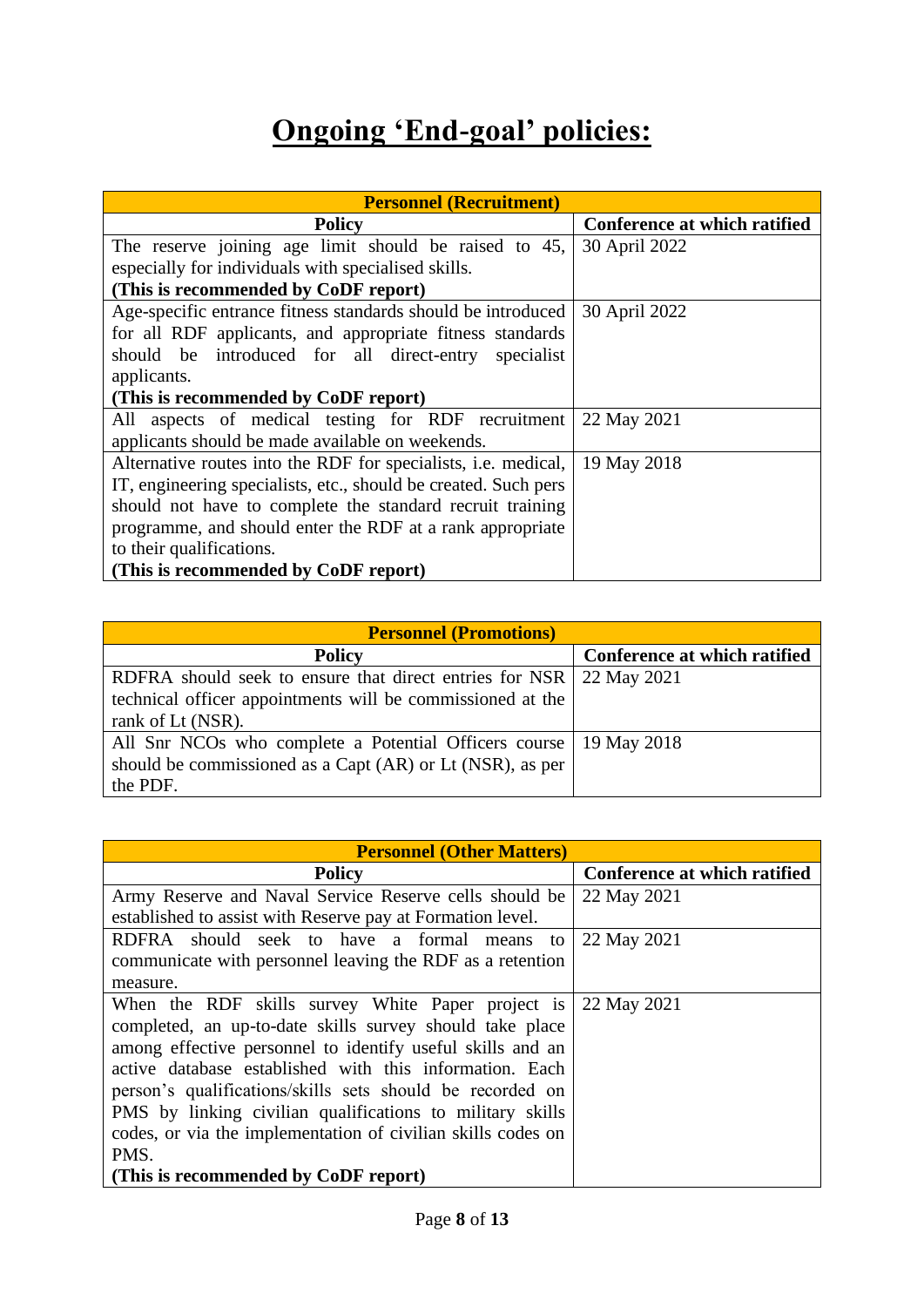| RDFRA should engage with the Military Authorities to $\sqrt{22}$ May 2021 |  |
|---------------------------------------------------------------------------|--|
| introduce a streamlined approach to transfer between units                |  |
| and brigades, noting that in today's flexible working                     |  |
| environment members may need to transfer between                          |  |
| different brigade areas for employment, study, etc., which                |  |
| can impose hardship to maintain training.                                 |  |

| <b>Logistics</b>                                                                                                                                                                                                                                                                                                                                                                                                                                                                |                                     |
|---------------------------------------------------------------------------------------------------------------------------------------------------------------------------------------------------------------------------------------------------------------------------------------------------------------------------------------------------------------------------------------------------------------------------------------------------------------------------------|-------------------------------------|
| <b>Policy</b>                                                                                                                                                                                                                                                                                                                                                                                                                                                                   | Conference at which ratified        |
| TAMs should be issued to all PNCOs prior to commencing<br>a PNCO course and remain on personal issue if they<br>complete the course and are promoted to Corporal. If<br>students do not complete the course, TAMs to be returned<br>for reissue by the Unit.                                                                                                                                                                                                                    | 30 April 2022                       |
| Army Reserve military police should be issued with a plain<br>red beret in place of the current red beret with green patch.<br>(This is recommended by CoDF report)                                                                                                                                                                                                                                                                                                             | 30 April 2022                       |
| Permission should be granted for Reserve officers to sign<br>clothing forms (AF $245 B$ ) for Initial Issue (I/I) of clothing<br>and Fair Wear & Tear (FWT) clothing inspections.                                                                                                                                                                                                                                                                                               | 30 April 2022                       |
| Female specific uniforms should be re-modelled/made fit for<br>purpose, and sufficient supply made available to RDF pers.                                                                                                                                                                                                                                                                                                                                                       | 30 April 2022                       |
| RDFRA shall seek the abolition of all distinguishing reserve<br>uniform and insignia features, as distinct from PDF<br>equivalents.<br>(This is recommended by CoDF report)                                                                                                                                                                                                                                                                                                     | 30 April 2022                       |
| RDF personnel will be issued with PT clothing in line with<br>their PDF counterparts.                                                                                                                                                                                                                                                                                                                                                                                           | 22 May 2021                         |
| The process of pooling issued IPLCE/PPE/other equipment<br>$-$ such as all tactical eating/drinking equipment $-$ for RDF<br>use should be ended due to the inherent risks of this practice<br>associated with Covid-19/should be ended in a post-Covid-<br>19 working environment, and replaced with personal issue<br>equipment to be stored in locker rooms as per the PDF.                                                                                                  | 19 May 2018; updated 22<br>May 2021 |
| Heavy operational boots (standard or safety), hollow<br>fibre/snugpak jackets and DPM wetsuits should be on<br>personal issue to all reservists, regardless of length of<br>service or other qualifying criteria, as per Health and Safety<br>Authority Guide to the Safety, Health and Welfare at Work<br>(General Application) Regulations 2007<br>Schedule<br>$\overline{2}$<br>Regulation 62/PPE/ Weatherproof clothing (work in the<br>open air in rain and cold weather). | 19 May 2018; updated 22<br>May 2021 |
| DPM barrack jackets should be on personal issue to all<br>reservists.                                                                                                                                                                                                                                                                                                                                                                                                           | 19 May 2018                         |
| Defence Forces ID cards should be on issue to all members<br>of the Reserve, regardless of rank or length of service.                                                                                                                                                                                                                                                                                                                                                           | 19 May 2018                         |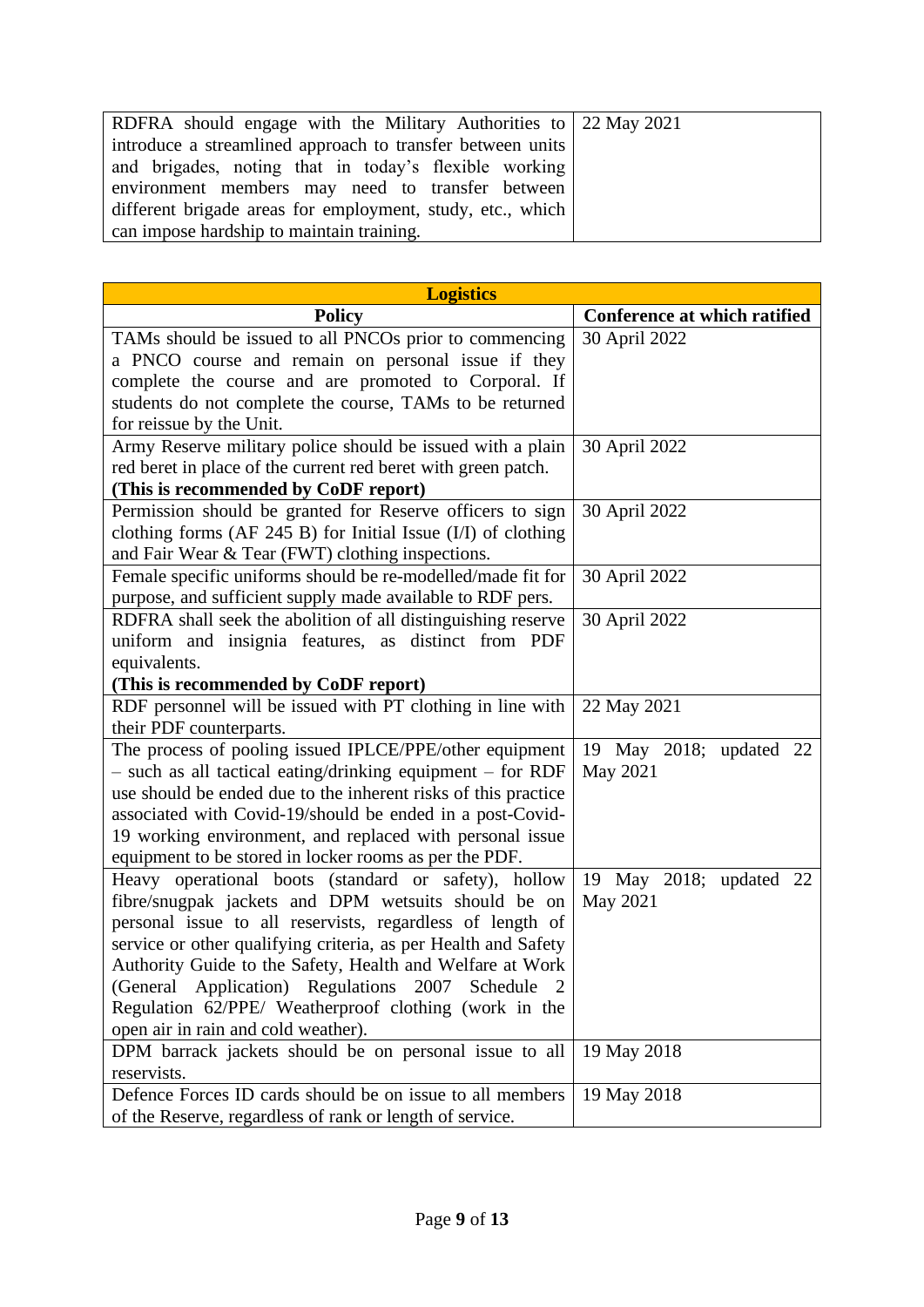| <b>Courses/Training</b>                                                                                                |                              |
|------------------------------------------------------------------------------------------------------------------------|------------------------------|
| <b>Policy</b>                                                                                                          | Conference at which ratified |
| PT tests should be carried out at Sub-Unit locations via a                                                             | 30 April 2022                |
| qualified testing officer being made available to travel and                                                           |                              |
| carry out tests.                                                                                                       |                              |
| A central virtual notice board and/or other functional                                                                 | 30 April 2022                |
| communication/notification system should be created where                                                              |                              |
| all RDF courses are formally published therefore allowing                                                              |                              |
| reservists to be informed in a timely manner of upcoming<br>courses. If necessary, PDF mechanisms already in place     |                              |
| could be leveraged.                                                                                                    |                              |
| A derogation from fitness tests for non-robust courses for                                                             | 30 April 2022                |
| female personnel should be introduced for the first year back                                                          |                              |
| post-partum.                                                                                                           |                              |
| An RDF-specific unit admin course syllabus should be                                                                   | 30 April 2022                |
| produced.                                                                                                              |                              |
| Two working weeks' notice should be given for cancelation                                                              | 22 May 2021; updated 30      |
| of all courses and duties. If cancelation is made within this                                                          | April 2022                   |
| period, members should be offered an optional alternate                                                                |                              |
| form of paid activity for that period. If this cannot be                                                               |                              |
| arranged, members should be paid for the cancelled activity.                                                           |                              |
| Regular and defined training blocks/periods should be re-                                                              | 22 May 2021                  |
| established at certain intervals throughout the year to make                                                           |                              |
| it easier for RDF personnel to make themselves available                                                               |                              |
| with work, and also to ensure enough personnel are<br>available to merit the training going ahead.                     |                              |
| A greater emphasis should be placed on Aid To the Civil                                                                | 22 May 2021                  |
| Power/Authority training to enable more RDF members to                                                                 |                              |
| participate during times of regional and/or national crisis.                                                           |                              |
| (This is recommended by CoDF report)                                                                                   |                              |
| In cases where reservists possess a civilian qualification that                                                        | 22 May 2021                  |
| has a corresponding Defence Forces qualification, suitably                                                             |                              |
| qualified reservists should only have to complete shortened                                                            |                              |
| conversion training before undergoing the testing phase of a                                                           |                              |
| course.                                                                                                                |                              |
| The Defence Forces should implement a secure online                                                                    | 22 May 2021                  |
| distance/blended learning platform in order to improve and                                                             |                              |
| support RDF training.                                                                                                  |                              |
| Extra training aids should be developed for personnel with<br>learning disabilities, or personnel whose first language | 22 May 2021                  |
| might not be English and who struggle with the Irish                                                                   |                              |
| language. It is proposed that this should be done through                                                              |                              |
| audio and/or visual aids.                                                                                              |                              |

| <b>Recognition of Qualifications</b> |                              |
|--------------------------------------|------------------------------|
| <b>Policy</b>                        | Conference at which ratified |
|                                      |                              |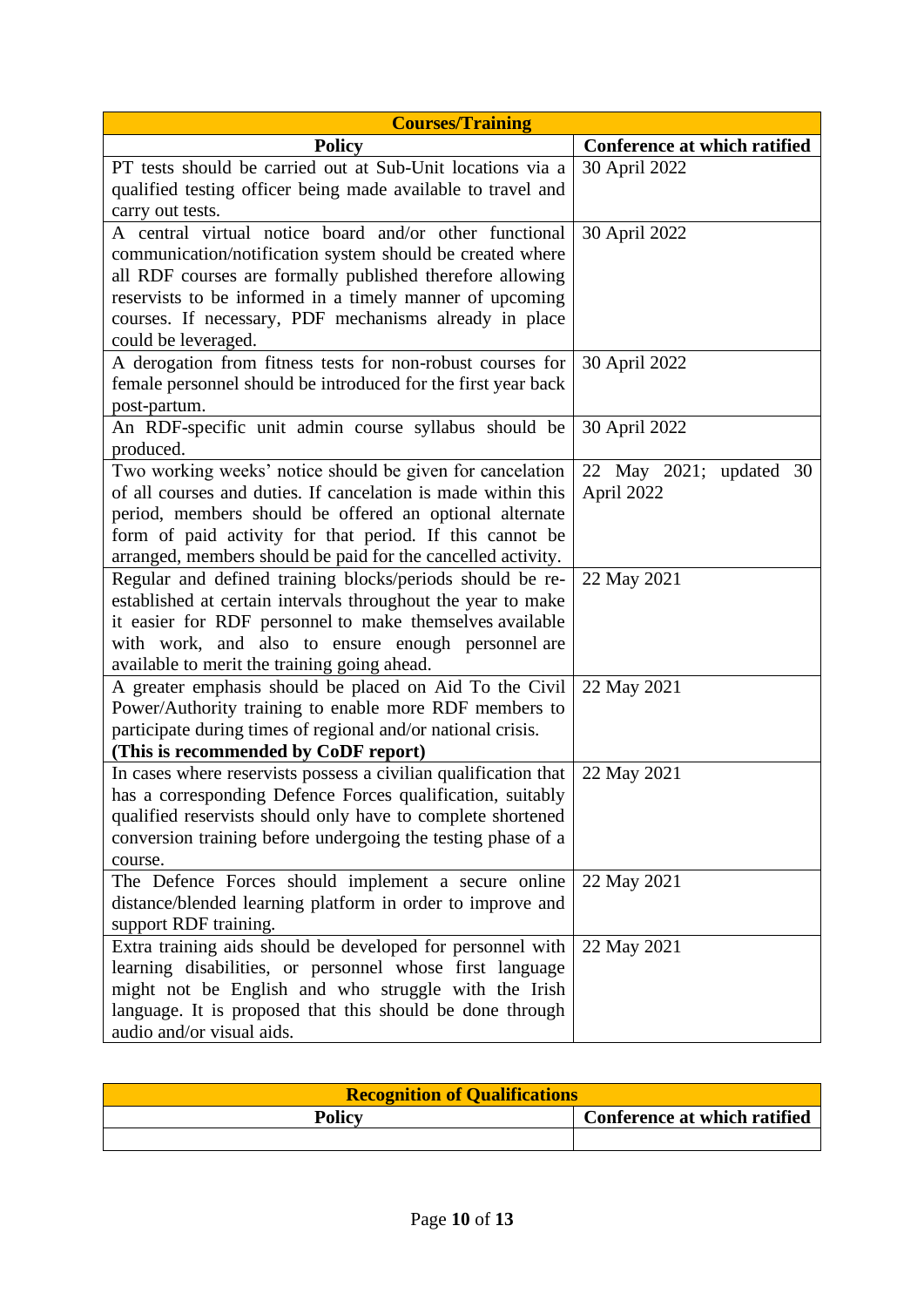| <b>Legislation</b>                                               |                              |
|------------------------------------------------------------------|------------------------------|
| <b>Policy</b>                                                    | Conference at which ratified |
| RDFRA should seek to have the recent employment                  | 22 May 2021                  |
| protection legislation $-$ in the event of an emergency call out |                              |
| - permanently enshrined in the Defence Act and/or                |                              |
| <b>Employment Equality Act.</b>                                  |                              |
| (This is recommended by CoDF report)                             |                              |
| RDFRA should engage with the Military Authorities and the        | 19 May 2018                  |
| Department of Defence to introduce employment protection         |                              |
| legislation for members of the RDF.                              |                              |
| (This is recommended by CoDF report)                             |                              |
| RDFRA should engage with the Military Authorities and the        | 19 May 2018                  |
| Department of Defence to formalise a system of operational       |                              |
| service, supported by legislation, whereby members of the        |                              |
| RDF can be engaged on short-service contracts (of periods        |                              |
| from 1 to 6 months) with their parent PDF unit, outside of       |                              |
| the current manday process.                                      |                              |
| RDFRA should be provided with full access to the                 | 19 May 2018                  |
| Conciliation and Arbitration (C&A) Scheme,<br>as<br>per          |                              |
| PDFORRA and RACO.                                                |                              |

| <b>Regulations</b>                                            |                              |
|---------------------------------------------------------------|------------------------------|
| <b>Policy</b>                                                 | Conference at which ratified |
| Reservists should be permitted to take a leave of absence     | 30 April 2022                |
| from training, for between 6 months and 3 years duration,     |                              |
| for any reason, subject to approval from the relevant         |                              |
| Military Authority.                                           |                              |
| RDFRA will seek to have a working group established with      | 30 April 2022                |
| a diverse range of RDF representatives to draft and           |                              |
| implement a new Admin Instr R5 following the publication      |                              |
| of the new DFR R5.                                            |                              |
| DFR R5 and Admin Instr R5 should be amended to ensure         | 22 May 2021                  |
| that future Snr NCO promotion competitions are advertised     |                              |
| on a national basis, with applications invited from suitably  |                              |
| qualified personnel in all Formations.                        |                              |
| (This policy is contained in new/draft DFR R5)                |                              |
| DFR R5 and Admin Instr R5 should be amended to remove         | 22 May 2021                  |
| the upper age limit restriction on applying for a Reserve     |                              |
| Potential Officers course and/or obtaining a Reserve          |                              |
| commission.                                                   |                              |
| (This is recommended by CoDF report)                          |                              |
| DFR CS4 and Admin Instr CS4 should be amended to place        | 22 May 2021                  |
| reservists (Offr $x$ 1 and NCO $x$ 2) on the establishment of |                              |
| Mil Col HQ for the purposes of conducting RDF                 |                              |
| administration of Mil Col RDF personnel.                      |                              |
| (May be rendered obsolete by CoDF-recommended re-             |                              |
| structuring of the Defence Forces)                            |                              |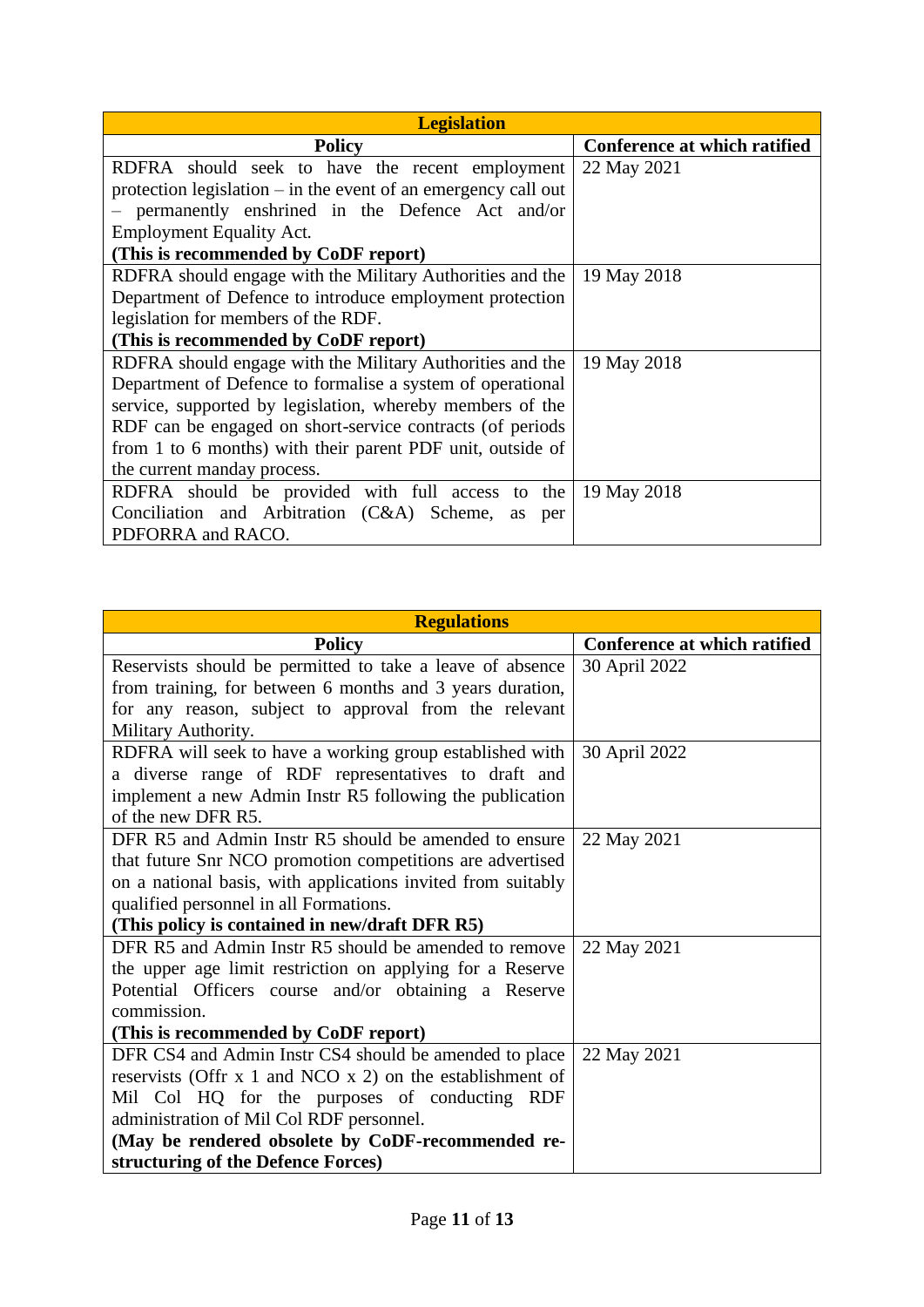| RDFRA should seek to enact the expansion of the                             | 22 May 2021 |
|-----------------------------------------------------------------------------|-------------|
| establishment of the NSR from 200 to 300 personnel as                       |             |
| recommended by the 2015 White Paper on Defence.                             |             |
| (This is incorporated in CoDF recommendations)                              |             |
| A prerequisite for NCO promotions should be the                             | 22 May 2021 |
| completion of a relevant course.                                            |             |
| (This policy is contained in new/draft DFR R5)                              |             |
| The recording of notional hours of training should be $\vert$ 19 May 2018   |             |
| replaced with the recording of actual hours of training on the              |             |
| PMS.                                                                        |             |
| All reservists, if they pass away while still serving, should   19 May 2018 |             |
| be formally entitled to a tri-colour and guard of honour at                 |             |
| their funeral.                                                              |             |

| <b>Financial</b>                                                      |                              |
|-----------------------------------------------------------------------|------------------------------|
| <b>Policy</b>                                                         | Conference at which ratified |
| Female officers and senior NCOs should be permitted to                | 30 April 2022                |
| claim the cost of non-issue maternity dress uniforms.                 |                              |
| RDFRA shall explore membership of ANSAC for RDFRA                     | 30 April 2022                |
| members.                                                              |                              |
| RDF pers should be paid for all activities, as well as receive        | 22 May 2021; updated 30      |
| all allowances for undertaking relevant activities, as per the        | April 2022                   |
| PDF (e.g. SDA for undertaking Security Duties, etc.)                  |                              |
| RDFRA should seek to support a tax rebate for RDF                     | 22 May 2021                  |
| members when tax credits are shared with reservists'                  |                              |
| employment, limited to two weeks training, once minimum               |                              |
| requirements are met.                                                 |                              |
| A top up to the state pension should be investigated. It is           | 22 May 2021                  |
| proposed that a top up, by a figure to be agreed per years            |                              |
| served, should be added at a pro rata rate, ceasing at thirty-        |                              |
| one years' service.                                                   |                              |
| The current method of determining an RDF manday rate, i.e.            | 22 May 2021                  |
| one (1) week divided by seven (7), should be changed to one           |                              |
| $(1)$ week divided by five $(5)$ , in line with the PDF.              |                              |
| TI 05/2015 and AFC 297 should be amended to allow Unit                | 22 May 2021                  |
| $\overline{OC}$ to approve up to fourteen (14) mandays per person per |                              |
| year.                                                                 |                              |
| The annual gratuity should be re-instated.                            | 19 May 2018                  |
| (This is recommended by CoDF report)                                  |                              |
| An additional tax-free allowance should be provided for               | 19 May 2018                  |
| Reserve Defence Force members.                                        |                              |
| The requirement to apply in advance to exceed 28 mandays              | 19 May 2018                  |
| per annum should be abolished.                                        |                              |